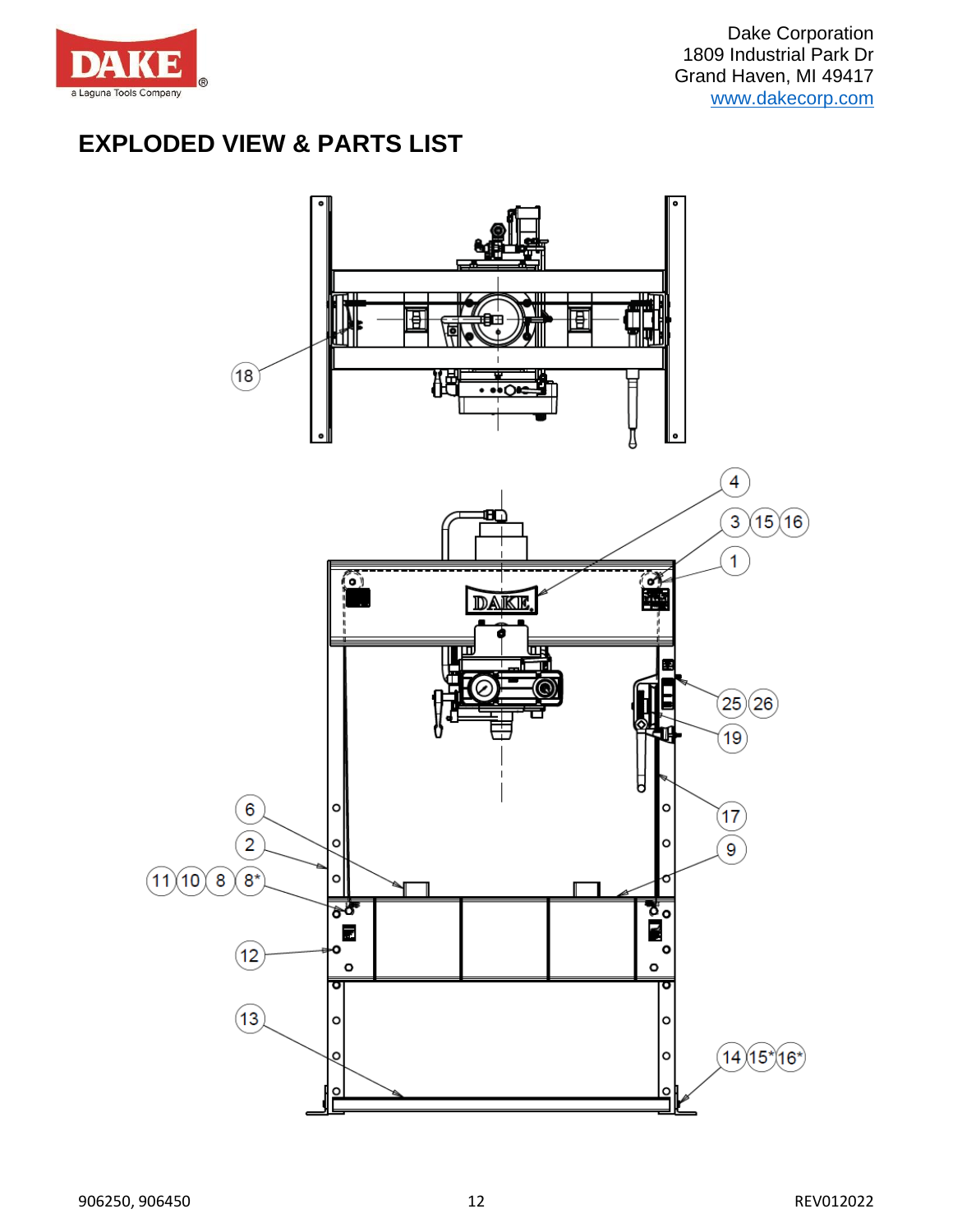

| <u>Item</u>    | <b>Part Description</b>          | <u>Part No.</u> | <u>Qty</u>     |
|----------------|----------------------------------|-----------------|----------------|
| 1              | Pulley                           | 602             | $\overline{2}$ |
| $\overline{2}$ | Frame                            | 700116          | 1              |
| $\overline{3}$ | Hex Cap Screw (3/8"-16 x 8-1/2") | 43342           | $\overline{2}$ |
| $\overline{4}$ | <b>Name Plate</b>                | 81002           | 1              |
| 6              | <b>Table Plate</b>               | 545             | 1              |
| $\overline{7}$ | V-Blocks                         | 336             | $\overline{2}$ |
| 8              | <b>Table Spacer Assembly</b>     | 716692          | 4              |
| $8*$           | Hex Cap Screw (5/8"-11 x 9-1/2") | 79981           | 4              |
| 9              | <b>Table Channel</b>             | 701091          | $\overline{2}$ |
| 10             | Lock Washer (5/8")               | 43647           | $\overline{2}$ |
| 11             | Hex Nut (5/8"-11)                | 43916           | $\overline{2}$ |
| 12             | Table Pin                        | 569             | 4              |
| 13             | Base Angle                       | 566             | $\overline{2}$ |
| 14             | Hex Head Bolt (1/2"-13 x 1-1/4") | 43349           | 4              |
| 15             | Lock Washer (3/8")               | 43633           | $\overline{2}$ |
| $15*$          | Lock Washer (1/2")               | 43647           | 4              |
| 16             | Hex Nut (3/8"-11)                | 43917           | $\overline{2}$ |
| $16*$          | Hex Nut (1/2"-13)                | 43916           | 4              |
| 17             | Cable (Ø 3/16")                  | 580             | 1              |
| 18             | <b>Cable Clamps</b>              | 991             | 4              |
| 19             | <b>Table Hoist Assembly</b>      | 701677-S        | 1              |
| 26             | Hex Nut (3/8"-16)                | 43912           | 4              |
| $\blacksquare$ | <b>Workhead Assembly</b>         | 906251-S        | 1              |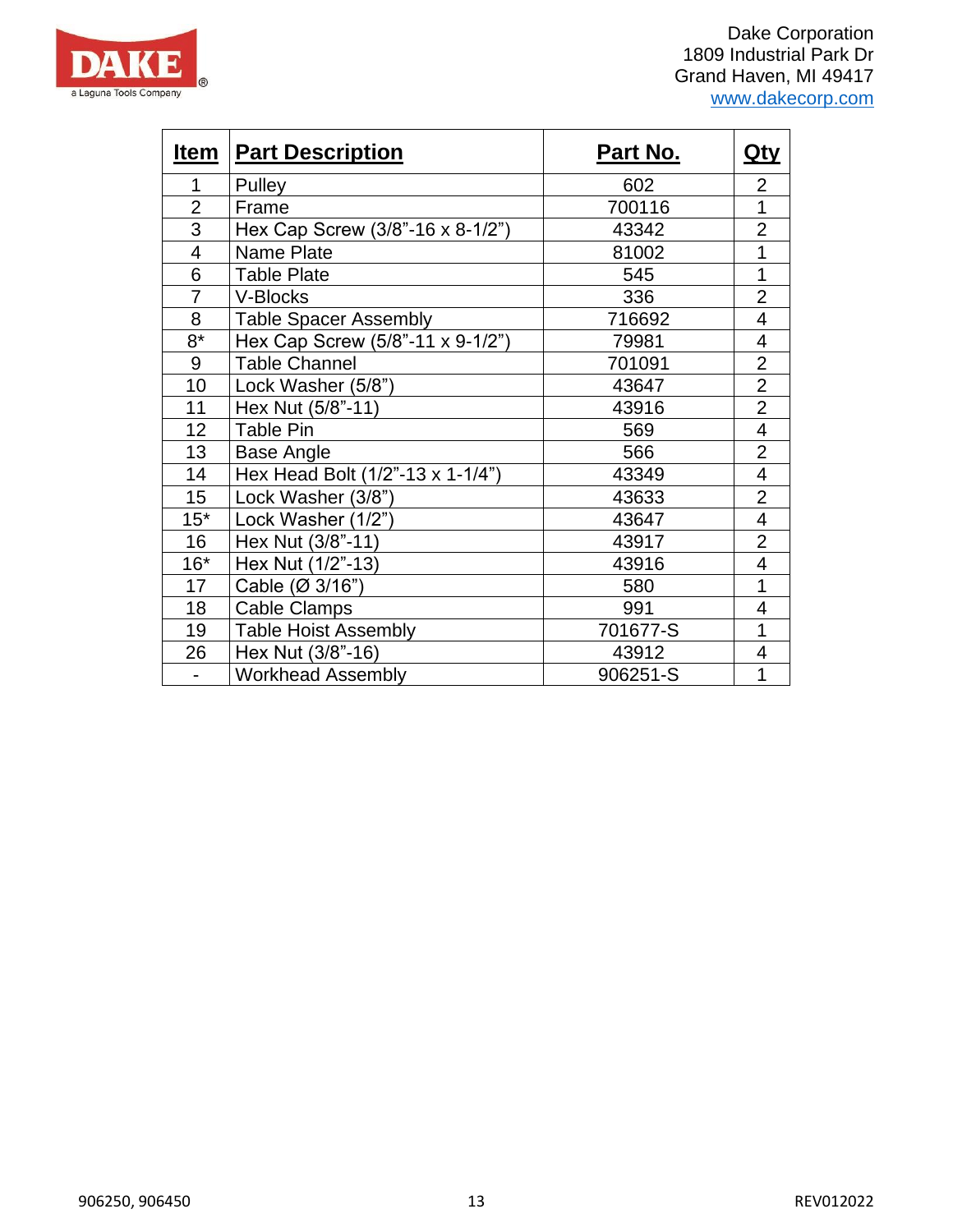

#### **TABLE HOIST ASSEMBLY 701677-S**



| <b>Item</b> | <b>Part Description</b>     | Part No. |                |
|-------------|-----------------------------|----------|----------------|
| 19          | <b>Hoist Crank Assembly</b> | 701653A  |                |
| 20          | <b>Worm Shaft</b>           | 7530     |                |
| 21A         | <b>Retaining Ring</b>       | 43978    | $\overline{2}$ |
| 21B         | <b>Retaining Ring</b>       | 27437    | $\overline{2}$ |
| 22          | Worm Key                    | 47364    |                |
| 23          | Worm                        | 385      |                |
| 24          | <b>Hoist Frame</b>          | 725      |                |
| 27          | Drum Shaft                  | 724P     |                |
| 28          | Drum Key                    | 737      |                |
| 29          | Worm Gear                   | 736      |                |
| 30          | Cable Drum                  | 723      |                |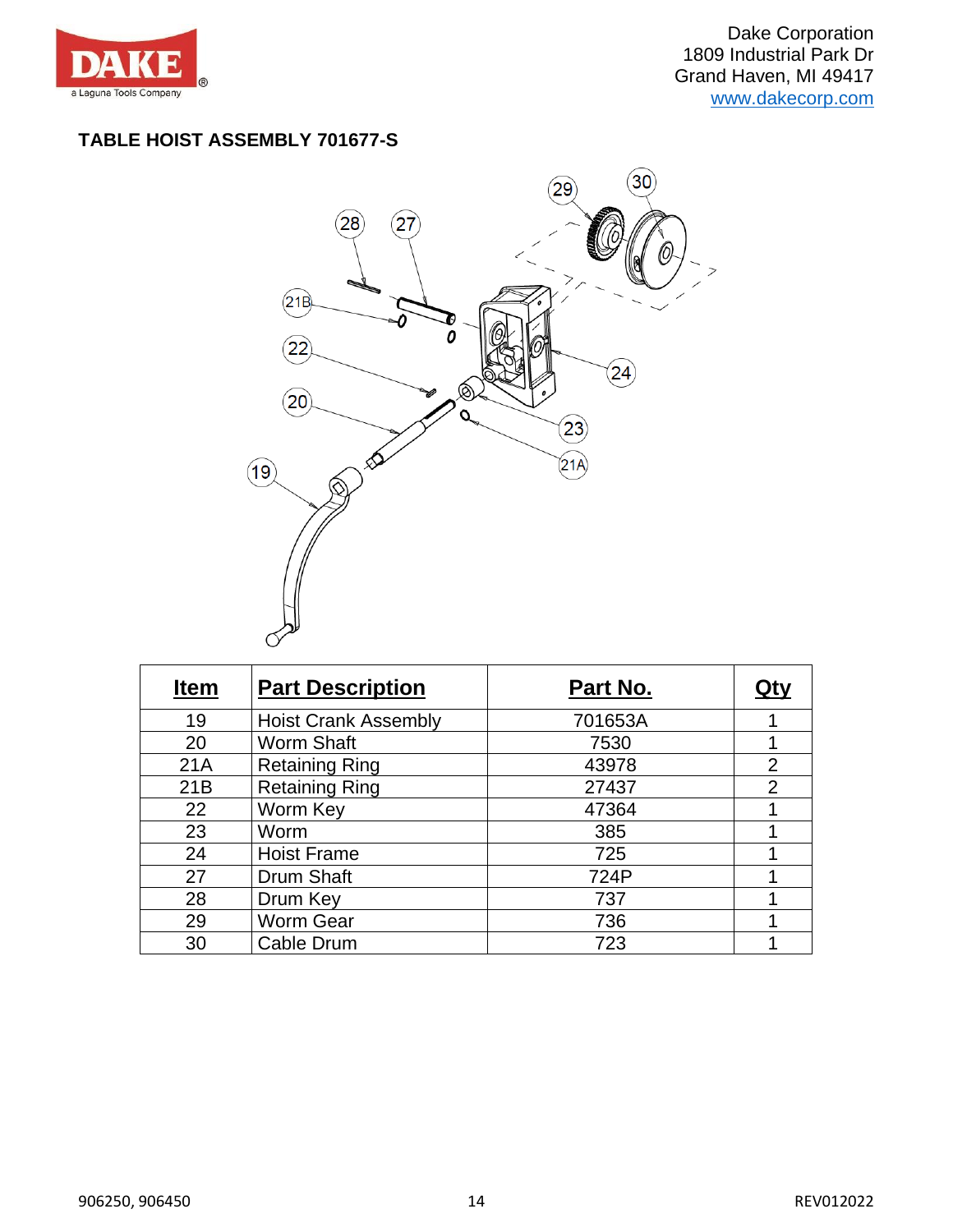

Dake Corporation 1809 Industrial Park Dr Grand Haven, MI 49417 [www.dakecorp.com](http://www.dakecorp.com/)

### **POWER UNIT ASSEMBLY**



| <b>Item</b> | <b>Part Description</b>                                          | Part No. | <u>Qty</u> |
|-------------|------------------------------------------------------------------|----------|------------|
| 37          | Hex Nut (1/2"-13)                                                | 43916    | 4          |
| 39          | <b>Cylinder Gasket</b>                                           | 9777     | 1          |
| 45          | Packing Ring                                                     | 17878    | 1          |
| 46          | Cylinder                                                         | 4101P    |            |
| 47          | Piston Assembly - Serial No. > 192552                            | 716226   |            |
| 48          | Ram Spring (Small)                                               | 4107     | 1          |
| 49          | <b>Spring Spacer</b>                                             | 4108     |            |
| 50          | Ram Spring (Large)                                               | 4106     | 1          |
| 51          | Wear Ring                                                        | 76806    |            |
| 52          | Oil Seal                                                         | 6020     | 1          |
| 55          | Self-Tapping Screw (#10-24 x 3/8") (Not Shown)                   | 43881    | 4          |
| 66          | <b>Reservoir Assembly</b>                                        | 716784   |            |
| 67          | Pipe Plug                                                        | 589      |            |
|             | <b>Piston Guide</b>                                              | 87109    |            |
| -           | Cylinder Repair Kit (Items 39, 45, 52, 53, 72, 74, 89, 93, & 97) | 713054   |            |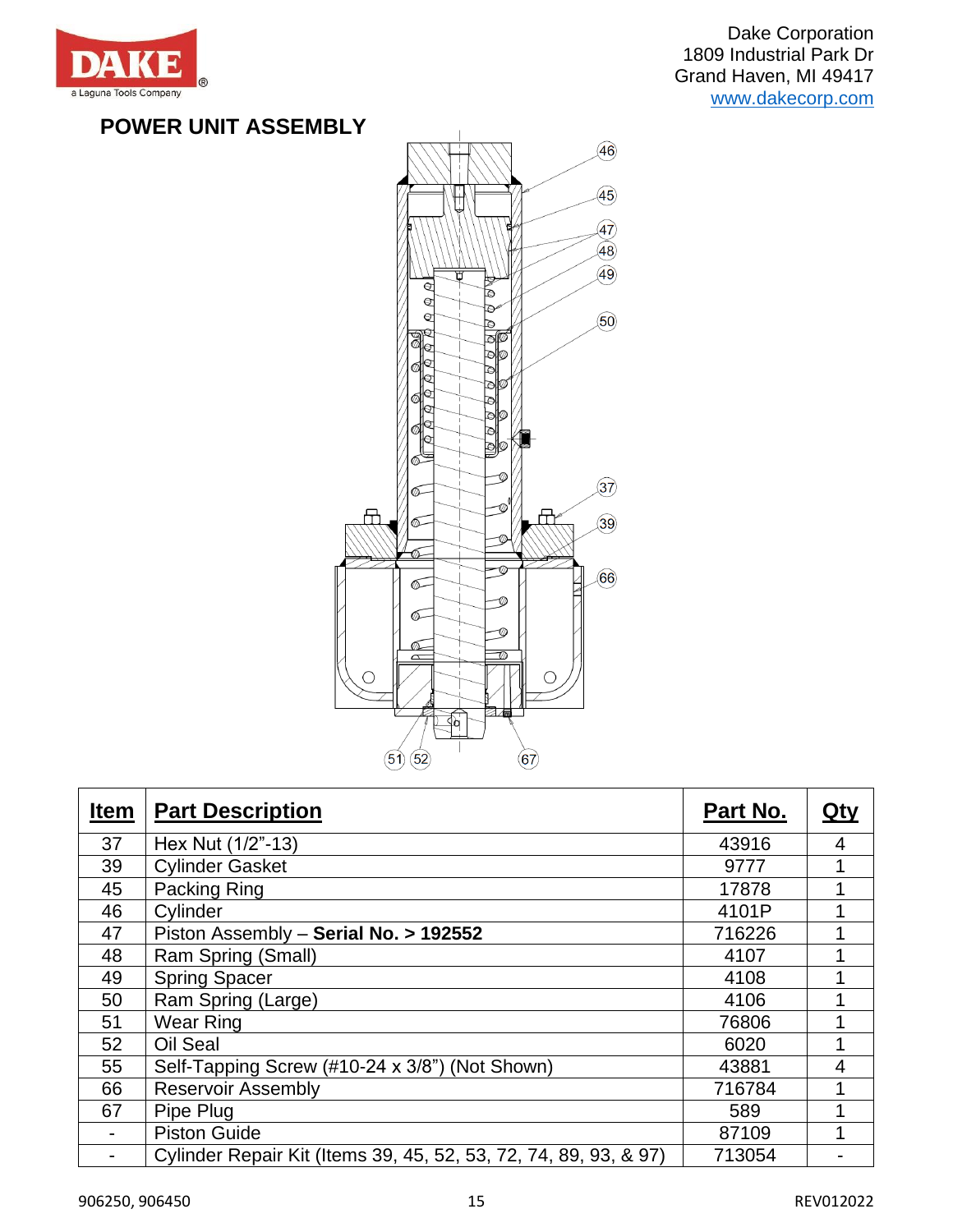



\* For presses with serial numbers lower than 192522 or made before 1992 refer to this exploded view and parts list for accurate part information. All other parts that are not listed below are the same for all the 50 ton Air Presses and can be found in this manual. \*

| <b>Item</b> | <b>Part Description</b>           | Part No. | Qt۱ |
|-------------|-----------------------------------|----------|-----|
| 40          | Soc. Cap Screw (1/2"-13 x 1-1/2") | 43471    |     |
| 41          | <b>Piston Bumper</b>              | 2221     |     |
| 42          | Hex Cap Screw (1/4"-20 x 1")      | 43330    |     |
| 43          | Lock Washer (1/4")                | 43645    |     |
| 44          | <b>Supporting Ring</b>            | 4110     |     |
| 45          | Leather Cup                       | 557      |     |
| 47          | Piston Assembly (old)             | 701402   |     |
| 51          | <b>Piston Bushing</b>             | 4111     |     |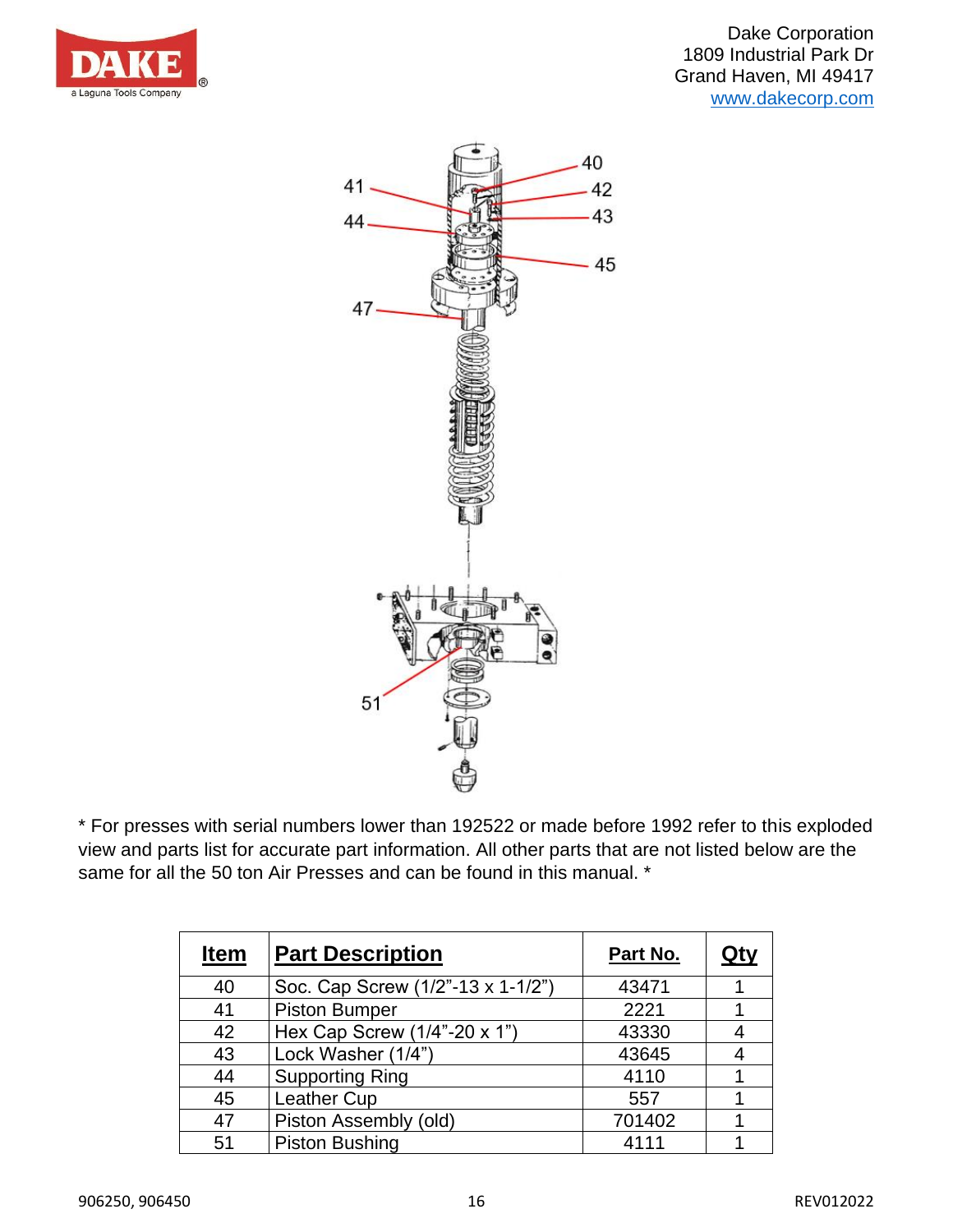

Dake Corporation 1809 Industrial Park Dr Grand Haven, MI 49417 [www.dakecorp.com](http://www.dakecorp.com/)

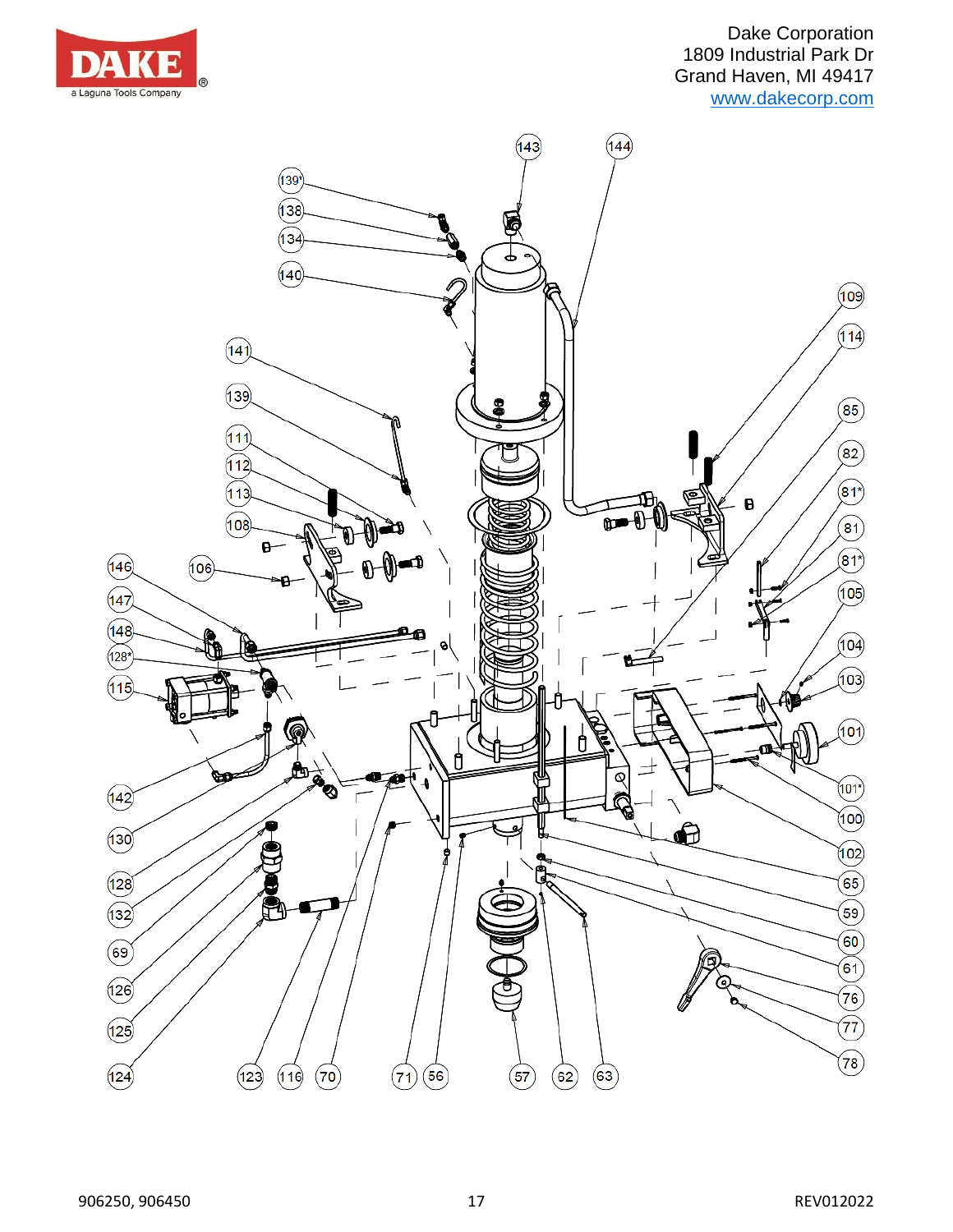

| Item             | <b>Part Description</b>                     | Part No. | <u>Qty</u>                       |
|------------------|---------------------------------------------|----------|----------------------------------|
| 56               | Set Screw (5/16")                           | 43575    |                                  |
| 57               | Nose Piece                                  | 701707   | 1                                |
| 58               | V-Nose Piece (Not Shown)                    | 701711   | $\mathbf{1}$                     |
| 59               | Stroke Indicator Rod                        | 2260     | $\mathbf{1}$                     |
| 60               | Hex Jam Nut (1/2"-13)                       | 43940    | 1                                |
| 61               | Stroke Indicator Special Nut                | 2259     | 1                                |
| 62               | Socket Cap Screw (1/4"-20 x 1/4")           | 43558    | $\mathbf{1}$                     |
| 63               | <b>Stroke Indicator Support Stud</b>        | 2258     | $\mathbf{1}$                     |
| 64               | Drive Screw for Scale                       | 43616    | 3                                |
| 65               | <b>Stroke Indicator Scale</b>               | 2261     | 1                                |
| 69               | Pipe Plug (3/4" NPTF)                       | 1745     | 1                                |
| 70               | Pipe Plug (3/8" NPTF)                       | 588      | $\overline{\mathbf{4}}$          |
| 71               | Pipe Plug (1/4" NPTF)                       | 5167     | $\mathbf{1}$                     |
| 76               | Release Valve Handle                        | 2230A    | $\mathbf{1}$                     |
| 77               | Spindle Washer (1-1/2" OD x .4" ID x 1/16") | 348      | 1                                |
| 78               | Hex Cap Screw (3/8"-16 x 3/4")              | 43326    | $\mathbf{1}$                     |
| 81               | Air Control Arm                             | 6153     | $\mathbf{1}$                     |
| $81*$            | Slotted Screw (#10-24 x 3/4")               | 43849    | 3                                |
| $81*$            | Locknut (#10-24)                            | 44350    | $\mathbf{1}$                     |
| 82               | Air Control Link                            | 6154     | 1                                |
| 85               | <b>Air Control Shaft</b>                    | 6156     | $\mathbf{1}$                     |
| 100              | Machine Screw (#10-24 x 2-3/4")             | 300248   | $\overline{4}$                   |
| 101              |                                             | 71271    | 1                                |
| $101*$           | Gauge                                       | 81384    |                                  |
|                  | <b>Special Gauge Bushing</b>                |          |                                  |
| 102              | <b>Control Panel</b>                        | 80743    | 1                                |
| $\sim$           | Control Panel Decal                         | 6446     | 1<br>$\mathbf{1}$                |
| 103              | Control Knob                                | 2250A    |                                  |
| 104              | Socket Head Screw (1/4"-20 x 1/2")          | 43562    | 1                                |
| 105              | Base Angle Washer (1/2")                    | 43634    | $\mathbf{1}$<br>$\overline{7}$   |
| 106              | Hex Nut (Heavy 5/8"-11)                     | 43917    |                                  |
| 108              | Rear Roller Bracket                         | 9472     | 1                                |
| 109              | Set Screw (3/4"-10 x 3")                    | 43616    | $\overline{3}$                   |
| 111              | <b>Roller Screw</b>                         | 1297A    | $\overline{3}$<br>$\overline{3}$ |
| $\overline{112}$ | <b>Flanged Roller</b>                       | 2244     |                                  |
| 113              | <b>Ball Bearing</b>                         | 6023     | 3                                |
| 114              | <b>Front Roller Bracket</b>                 | 9473     | 1                                |
| 115              | Air Driven Pump                             | 63453    | 1                                |
| 116              | Pipe Fitting (3/8")                         | 58226    | $\overline{5}$                   |
| 123              | Pipe Nipple (3/4" x 4")                     | 1818     | $\mathbf{1}$                     |
| 124              | Pipe Elbow (3/4")                           | 74017    | 1                                |
| 125              | Pipe Nipple (3/4" x 2")                     | 58227    | 1                                |
| 126              | Pipe Coupling (3/4")                        | 302273   | 1                                |
| 128              | Street Elbow (3/8")                         | 1264     | $\overline{c}$                   |
| $128*$           | Pipe Tee                                    | 1333     | 1                                |
| 130              | <b>Quick Exhaust</b>                        | 1911     | $\mathbf{1}$                     |
| 132              | <b>Breather Vent</b>                        | 7368     | 1                                |
| 134              | Pipe Bushing (1/4" x 1/8")                  | 1100     | 1                                |
| 138              | Check Valve (1/4" NPT)                      | 1841     | $\mathbf{1}$                     |
| 139              | Tube Fitting (1/4" x 1/8" NPTF)             | 19576    | 3                                |
| $139*$           | Pipe Reducer Bushing                        | 1102     | $\mathbf{1}$                     |
| 140              | Air Vent                                    | 632      | $\mathbf{1}$                     |
| 141              | Tubing                                      | 7681     | 1                                |
| 142              | Tube Assembly includes 139                  | 7684     | 1                                |
| 143              | Tube Elbow $(7/8" \times 3/4"$ NPTF)        | 1944     | $\overline{c}$                   |
| 144              | Tube Assembly                               | 701720   | $\mathbf{1}$                     |
| 146              | <b>Tube Assembly</b>                        | 701723   | $\mathbf{1}$                     |
| 147              | Tube Elbow (3/8" x 1/4" NPTF)               | 1248     | 3                                |
| 148              | Tube Assembly (3/8")                        | 701725   | 1                                |
| $\blacksquare$   | Haskel Pump Repair Kit                      | 703034   | $\omega$                         |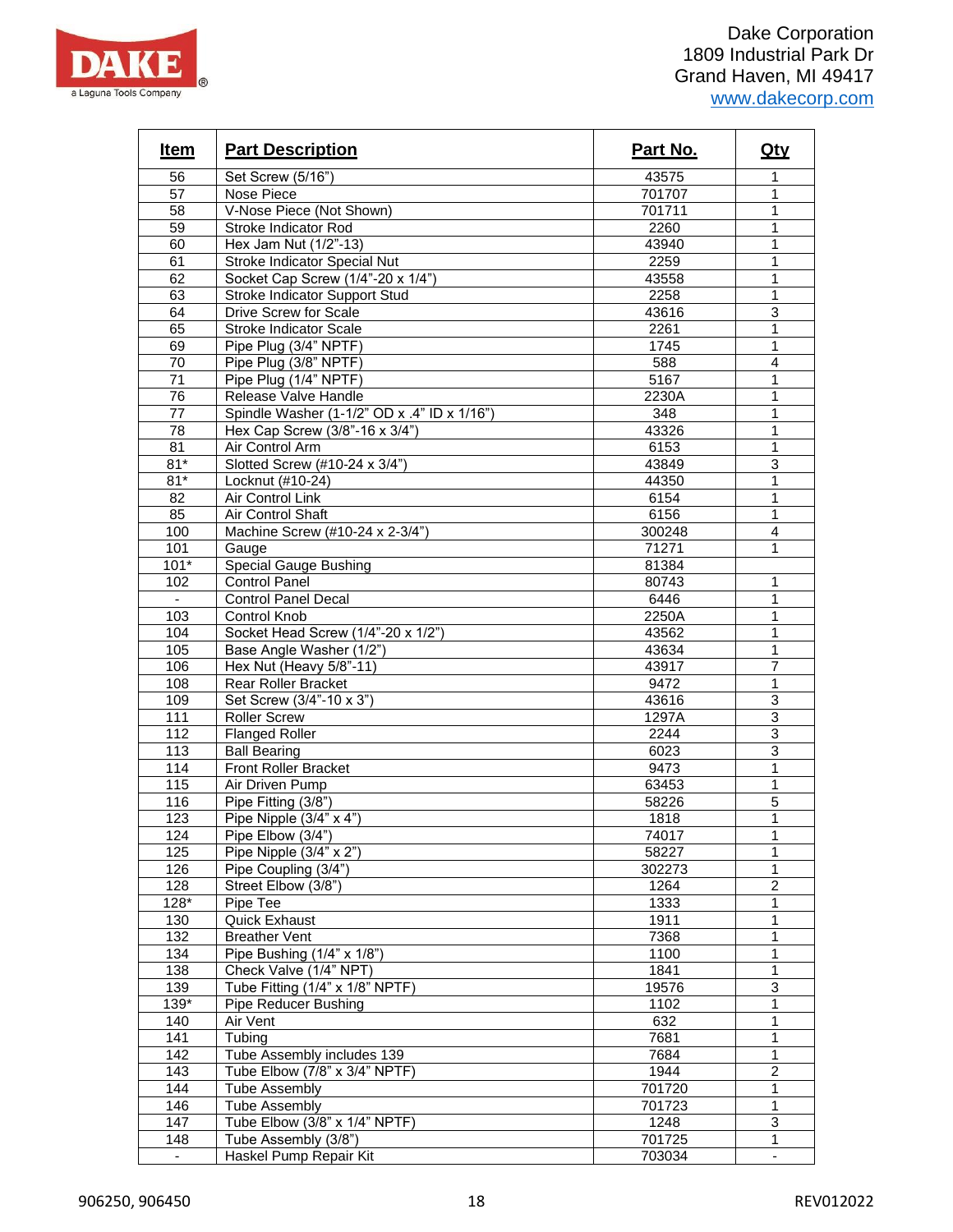

## **CONTROL BLOCK ASSEMBLY**



| Item | <b>Part Description</b>             | Part No. | Qty            |
|------|-------------------------------------|----------|----------------|
| 67   | Pipe Plug (1/8")                    | 589      | 1              |
| 70   | Pipe Plug (3/8")                    | 588      | 4              |
| 72   | Ball Valve (Ø 3/4")                 | 1936     | 1              |
| 73   | Release Valve Rod                   | 2257     | 1              |
| 74   | Valve Packing Washer                | 1937     | 8              |
| 75   | Valve Rod Packing Nut               | 1931     | 1              |
| 79   | Plunger Unit (Not Shown)            | 5151     | 1              |
| 80   | Pivot Pin                           | 6152     |                |
| 88   | Valve Cap Nut                       | 2236     |                |
| 89   | O-Ring                              | 3965     | 1              |
| 90   | <b>Relief Valve Adjusting Screw</b> | 2237     |                |
| 91   | <b>Relief Valve Spring</b>          | 893      | 1              |
| 92   | <b>Ball Retainer</b>                | 892      |                |
| 93   | Ball Valve $(\emptyset$ 1/4")       | 918      | 1              |
| 94   | <b>Relief Valve Seat</b>            | 891      | 1              |
| 95   | <b>Check Valve Spring</b>           | 579      |                |
| 96   | Check Valve Spring                  | 890      | 1              |
| 97   | Ball Valve $(\emptyset$ 1/2")       | 586      | $\overline{2}$ |
| 136  | Pipe Elbow                          | 1099     | 1              |
| 136* | Pipe Nipple                         | 44157    | 1              |
| 145  | <b>Tube Elbow</b>                   | 1252     | 1              |
| 147  | Tube Elbow (3/8")                   | 1248     | 3              |